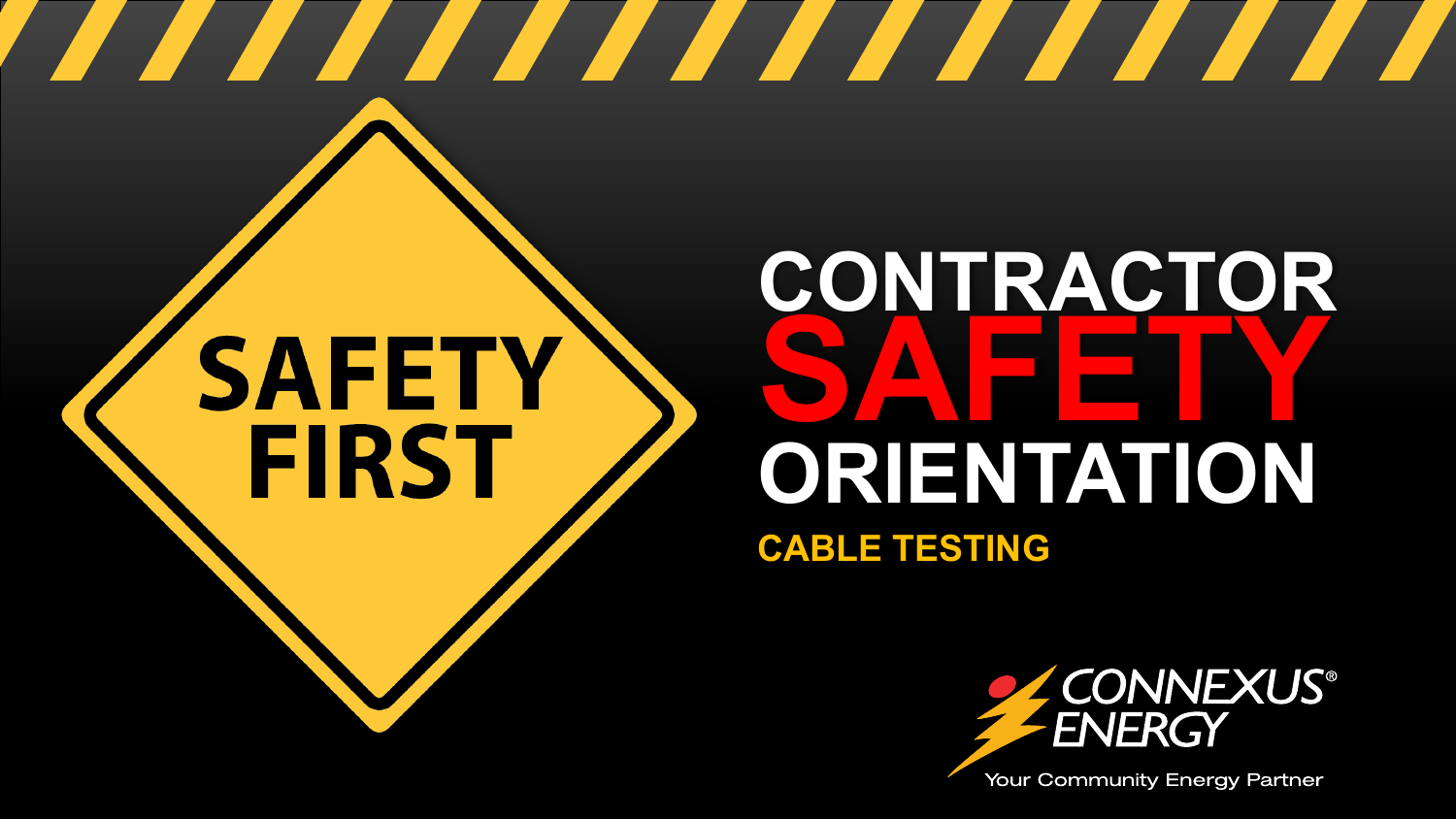

#### **Nominal voltage of lines and equipment**

• **7.3kV phase-to-ground, 12.7kV phase-to-phase**

#### **Maximum switching transient voltage**

• **25.6kV (***3.5 x phase-to-ground***)**

#### **Presence of hazardous induced voltages**

• **Possible on underbuilt lines or adjacent to transmission lines**

#### **Protective grounds & equipment grounding**

- **Ground wire on poles, equipment in subs, etc.**
- **If you find ground wires cut or missing notify Connexus immediately**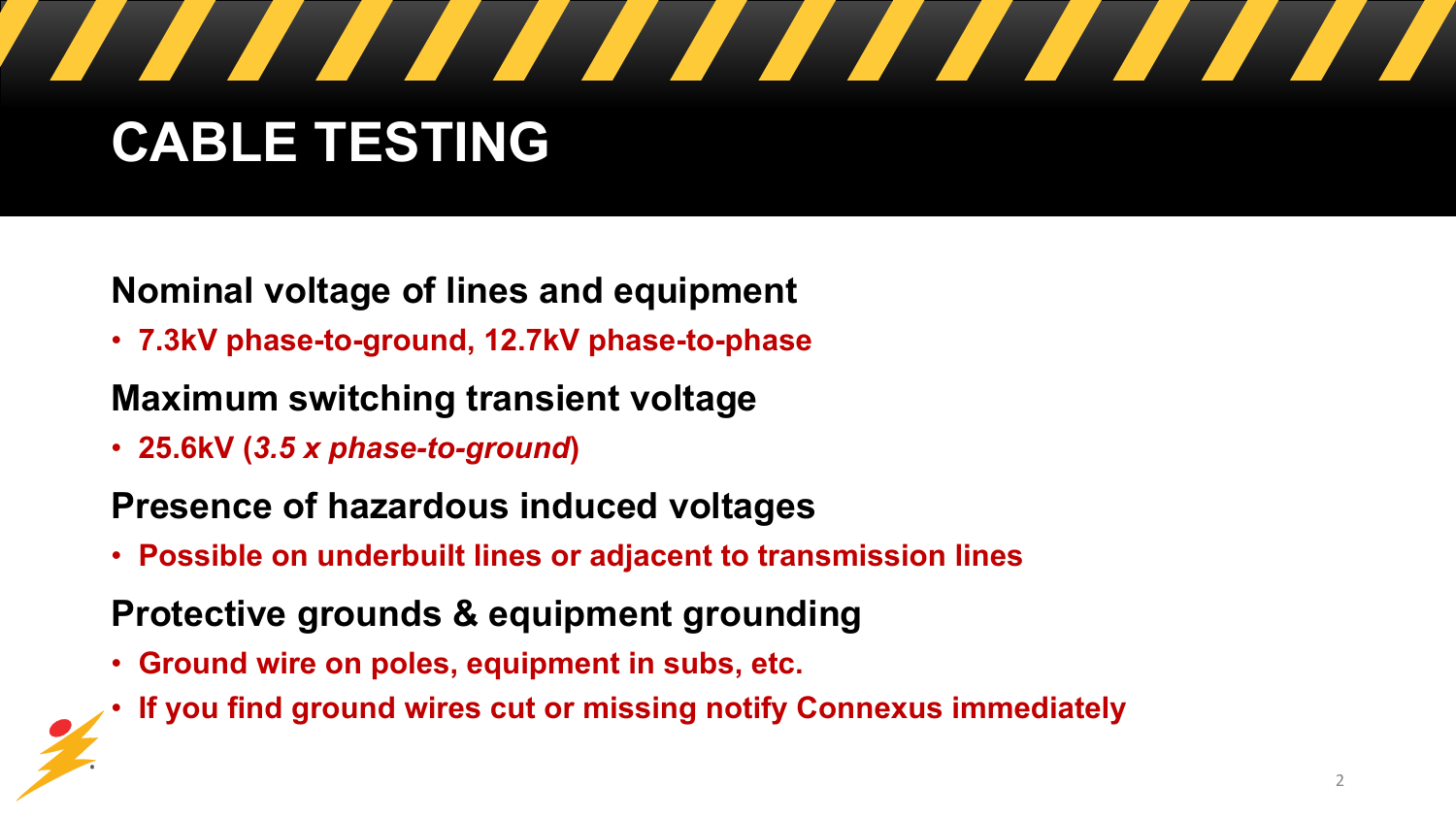

#### **Location of electric circuits & equipment**

- **Refer to Connexus circuit maps**
- **Ask for details if uncertain**

#### **Condition of poles and structures**

• **Visually inspect before climbing. Unsafe poles are marked with red tag** 

#### **Environmental conditions**

• **Outdoors, uneven terrain, possible buried utilities, adjacent to busy roads**

#### **Permit required to enter enclosed spaces?**

• **Very Limited – will be advised if work involves enclosed spaces**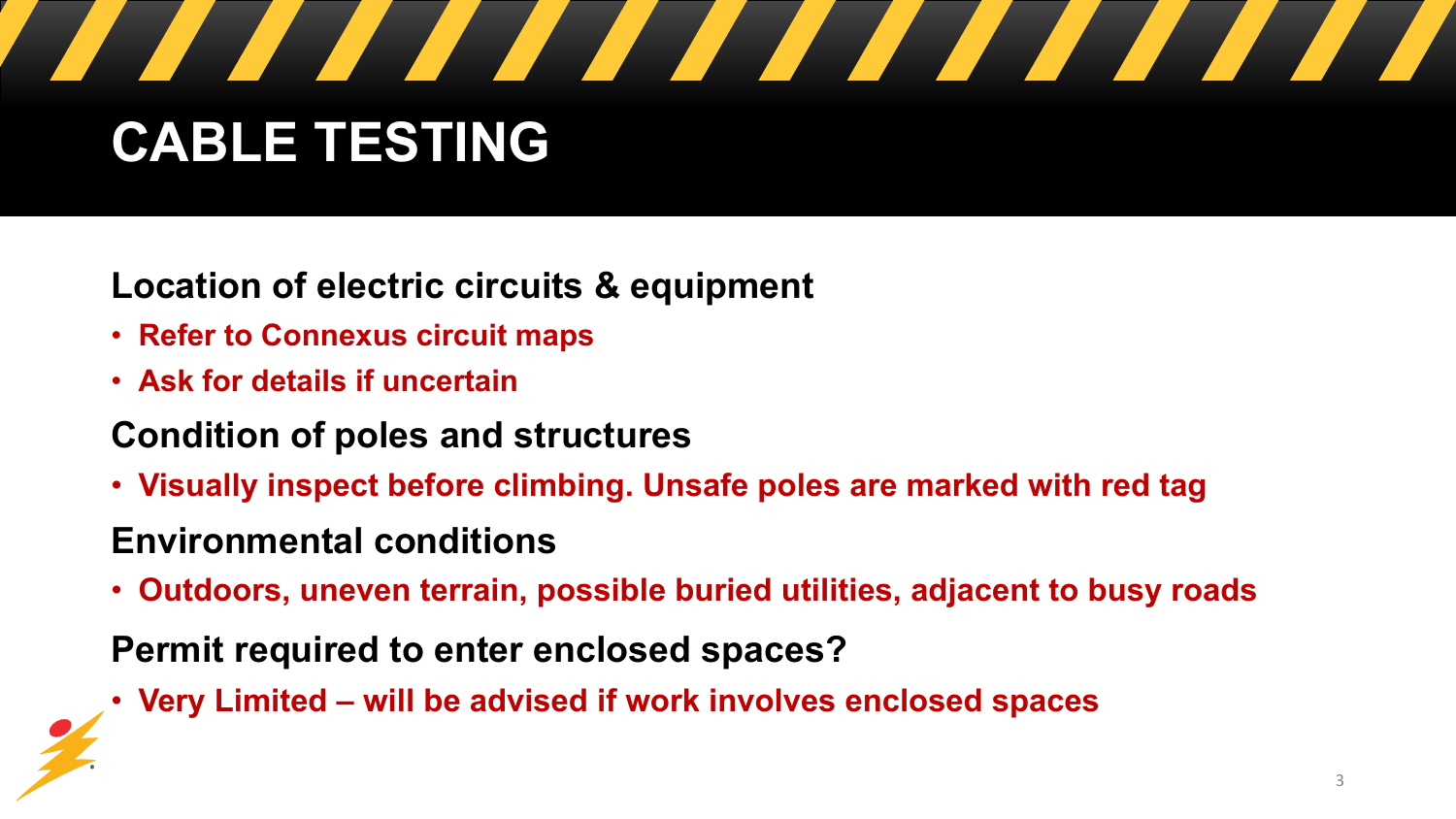

#### **Minimum Approach Distance (MAD)**

• **5.1-15.0 kV = 2'- 2"**

#### **Are employees exposed to hazards from flames or electric arc?**

- **Yes, minimum 8 cal/cm2 Flame Resistant clothing required if working within the minimum approach distance (MAD)**
- **Use 8 ft. insulated hot line tools when working in energized primary cabinets**
- **Estimated incident energy from electric arc**
- **Connexus has developed an Arc Flash Safety Quick Reference**

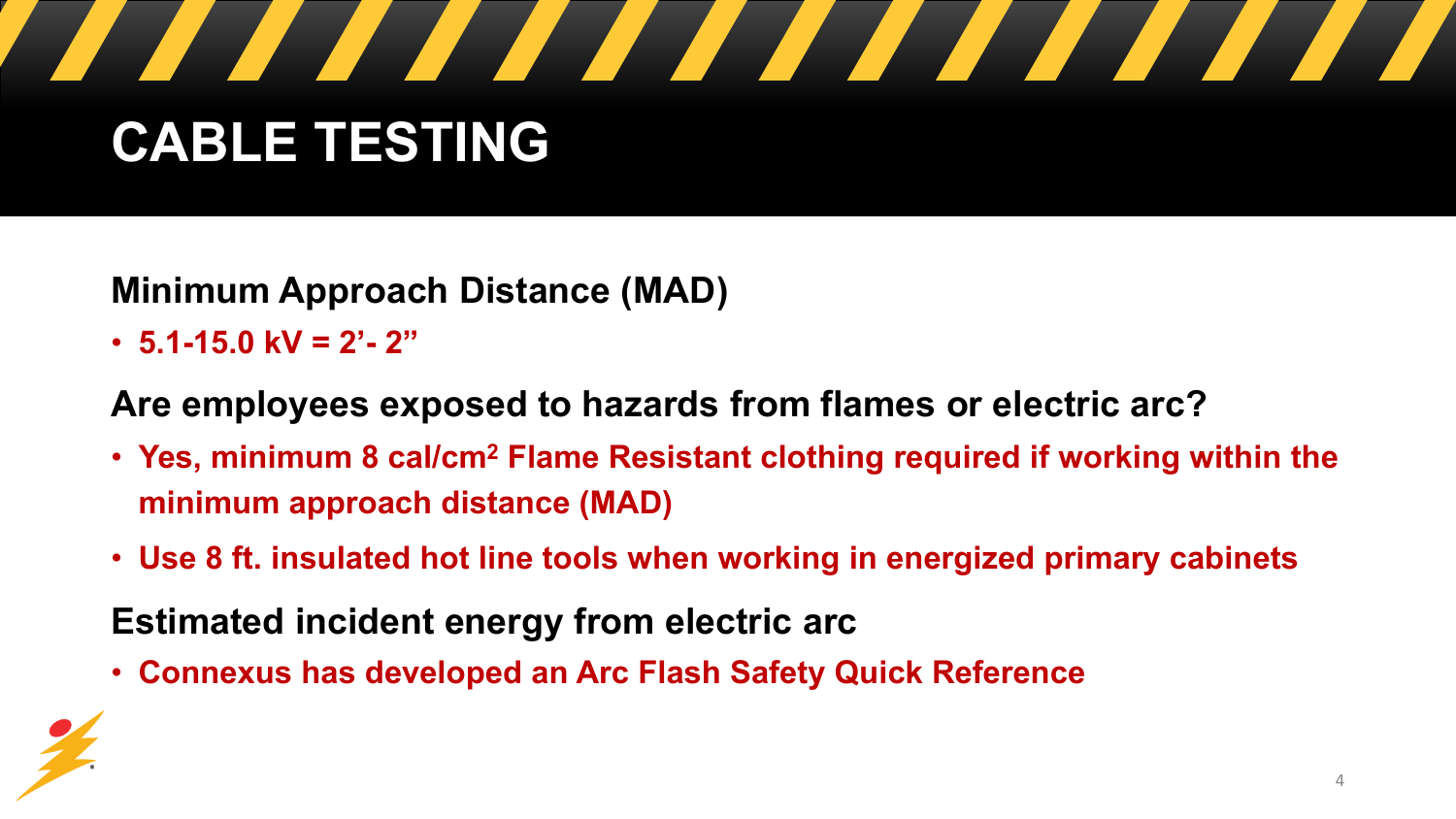

#### **Estimated incident energy from electric arc**

#### **ARC FLASH SAFETY QUICK REFERENCE**

with and without Hot Line Tool (HLT)

|         |                                               |                        |                |                 |        |                 | 3 Ph Pole-Mounted Transformer Hazard Category |                        |                        |                        |             |            |                | Hazard                   | Clothing                             | Clothing               | Min Arc Rating |
|---------|-----------------------------------------------|------------------------|----------------|-----------------|--------|-----------------|-----------------------------------------------|------------------------|------------------------|------------------------|-------------|------------|----------------|--------------------------|--------------------------------------|------------------------|----------------|
|         | 3 Phase Pad-mount Transformer Hazard Category |                        |                |                 |        |                 |                                               |                        | 15" Distance           |                        | 8' Distance |            | Arc Flash      | <b>Risk</b>              | Description                          | Layers                 | of PPE         |
|         |                                               | 15" Distance           |                | 8' Distance     |        | Arc Flash       |                                               | <b>Hazard Category</b> |                        | <b>Hazard Category</b> |             | Boundary   | Category       |                          |                                      | (cal/cm <sup>2</sup> ) |                |
|         |                                               | <b>Hazard Category</b> |                | Hazard Category |        | Boundary        |                                               |                        |                        | <u>w/</u>              |             | <u>w/</u>  | w/o HLT        | $\mathbf 0$              | Long Sleeve Shirt & Denim            |                        | $\Omega$       |
|         |                                               |                        |                |                 |        | w/o HLT         | Voltage                                       | kVA                    | w/o HLT                | <b>HLT</b>             | w/o HLT     | <b>HLT</b> | (Ft)           |                          | Jeans                                |                        |                |
| Voltage | kVA                                           | w/o HLT                | w/ HLT         | w/o HLT         | w/ HLT | (Ft)            | 120/20                                        |                        |                        |                        |             |            |                |                          | FR Shirt & Pants + Hard Hat          |                        | 4              |
| 120/208 | 45                                            |                        |                |                 |        | 2               |                                               | 75                     |                        |                        |             |            | $\overline{2}$ | 2 <sup>1</sup>           | Cotton Underwear + FR Shirt          | 1 or 2                 | 8 <sup>2</sup> |
| 120/208 | 75                                            |                        |                |                 |        | $\overline{2}$  | 120/20                                        |                        |                        |                        |             |            |                |                          | & Pants + Hard Hat & Face            |                        |                |
| 120/208 | 112.5                                         |                        |                |                 |        | 3               | 8                                             | 150                    |                        |                        |             |            | 2              |                          | <b>Shield + Hearing Protection</b>   |                        |                |
| 120/208 | 150                                           |                        |                |                 |        | 3               | 120/20                                        |                        |                        |                        |             |            |                | 3                        | Cotton Underwear + FR Shirt          | 2 or 3                 | 25             |
| 120/208 | 225                                           |                        |                |                 |        | 3               |                                               | 300                    |                        |                        |             |            | $\overline{2}$ |                          | & Pants + FR Coverall + Hard         |                        |                |
| 120/208 | 300                                           | $\overline{2}$         | $\overline{2}$ |                 |        | $\overline{4}$  | 120/20                                        |                        |                        |                        |             |            |                |                          | Hat & HRC 3 Flash Suit Hood          |                        |                |
| 120/208 | 500                                           | $\overline{2}$         | $\overline{2}$ |                 |        | $\overline{4}$  |                                               |                        |                        |                        |             |            |                |                          |                                      |                        |                |
| 120/208 | 750                                           |                        |                |                 |        | 3               |                                               | 500                    |                        |                        |             |            | $\overline{2}$ |                          | + Hearing Protection                 |                        |                |
| 277/480 | 45                                            |                        |                |                 |        |                 | 120/20                                        |                        |                        |                        |             |            |                | $\boldsymbol{\varDelta}$ | <b>Cotton Underwear + FR Shirt</b>   | 3 or more              | 40             |
| 277/480 | 75                                            |                        |                |                 |        | $\overline{2}$  |                                               | 750                    |                        |                        |             |            | $\overline{2}$ |                          | & Pants + HRC 4 Flash Suit +         |                        |                |
| 277/480 | 112.5                                         | 3                      |                |                 |        | 5               | 277/48                                        |                        |                        |                        |             |            |                |                          | <b>Hard Hat + Hearing Protection</b> |                        |                |
| 277/480 | 150                                           | $\overline{3}$         |                |                 |        | 5               |                                               | 75                     |                        |                        |             |            | $\overline{2}$ |                          |                                      |                        |                |
| 277/480 | 225                                           | $\overline{3}$         |                |                 |        | 10 <sup>°</sup> | 277/48                                        |                        |                        |                        |             |            |                |                          |                                      |                        |                |
| 277/480 | 300                                           | $\mathbf{3}$           |                |                 |        | 9               |                                               | 150                    | $\overline{3}$         |                        |             |            |                |                          |                                      |                        |                |
| 277/480 | 500                                           | N/A                    | $\overline{2}$ |                 |        | 18              | 277/48                                        |                        |                        |                        |             |            |                |                          |                                      |                        |                |
| 277/480 | 750                                           | $\mathbf{3}$           |                |                 |        | 8               |                                               | 300                    | $\overline{3}$         |                        |             |            | 5              |                          |                                      |                        |                |
| 277/480 | 1000                                          | N/A                    |                |                 |        | 15              | 277/48                                        |                        |                        |                        |             |            |                |                          |                                      |                        |                |
| 277/480 | 1500                                          | N/A                    | $\overline{2}$ |                 |        | 18              | 0                                             | 500                    | $\boldsymbol{\Lambda}$ | $\overline{2}$         |             |            | $\overline{ }$ |                          |                                      |                        |                |
| 277/480 | 2000                                          | N/A                    | 3              | $\overline{2}$  |        | 23              | 277/48                                        |                        |                        |                        |             |            |                |                          |                                      |                        |                |
|         |                                               |                        |                |                 |        |                 | 0                                             | 750                    | N/A                    |                        |             |            | 10             |                          |                                      |                        |                |

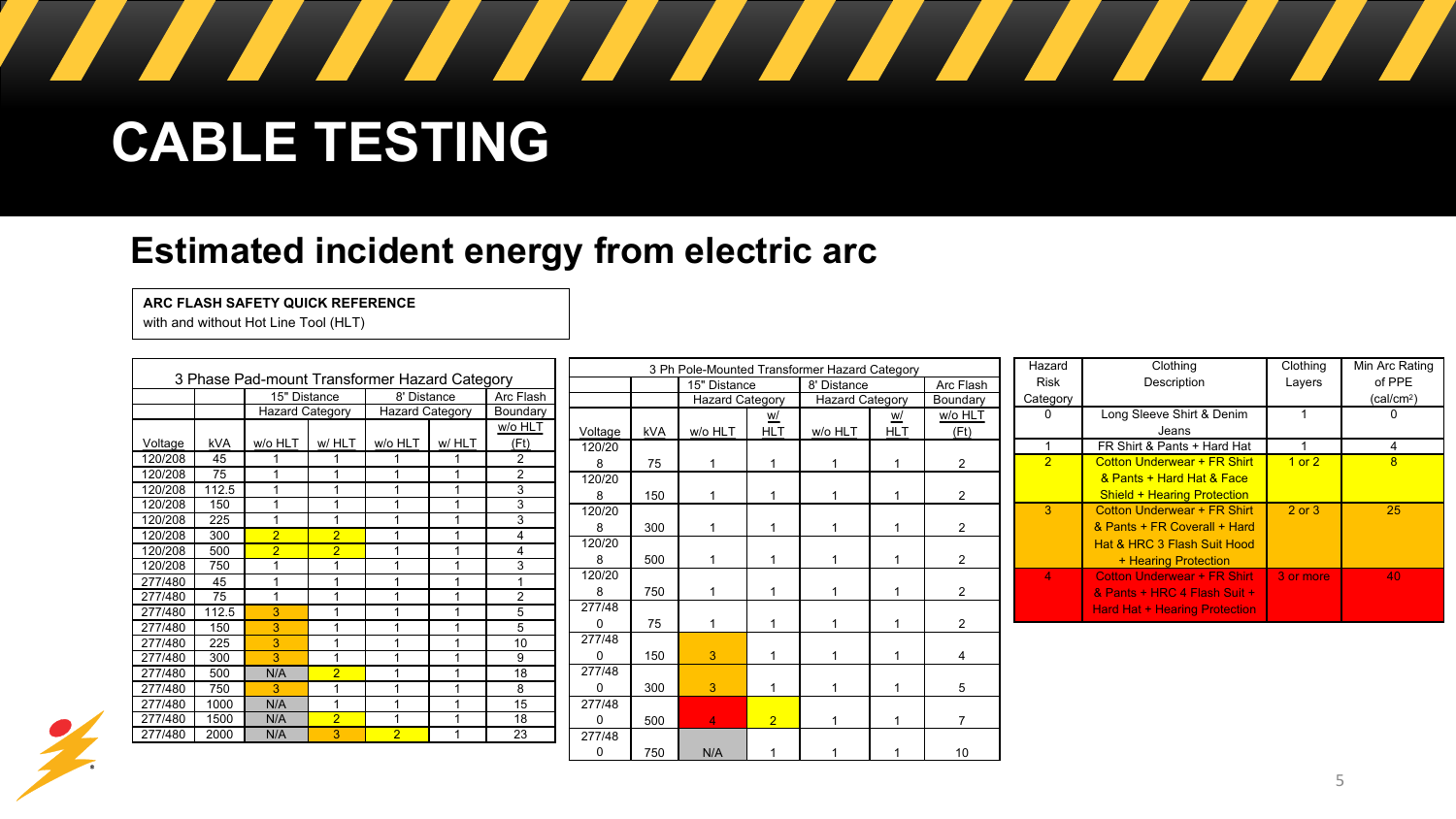

**Are devices designed to open/close circuits under load?** 

- **Yes - fuses, cutouts, reclosers, etc. Ask for specific information if you are unsure Known sources of electric energy**
- **OH /UG circuits originating from substations supply power. Customer-owned distributed generation (specifics will be provided) may have potential to backfeed if protective switches fail.**
- **Do protective grounds have adequate current carrying capacity?**
- **Yes, minimum 1/0 for personal grounds**

**Possible hazardous transfer of potential if fault occurs?** 

• **Yes, less than 10kA**